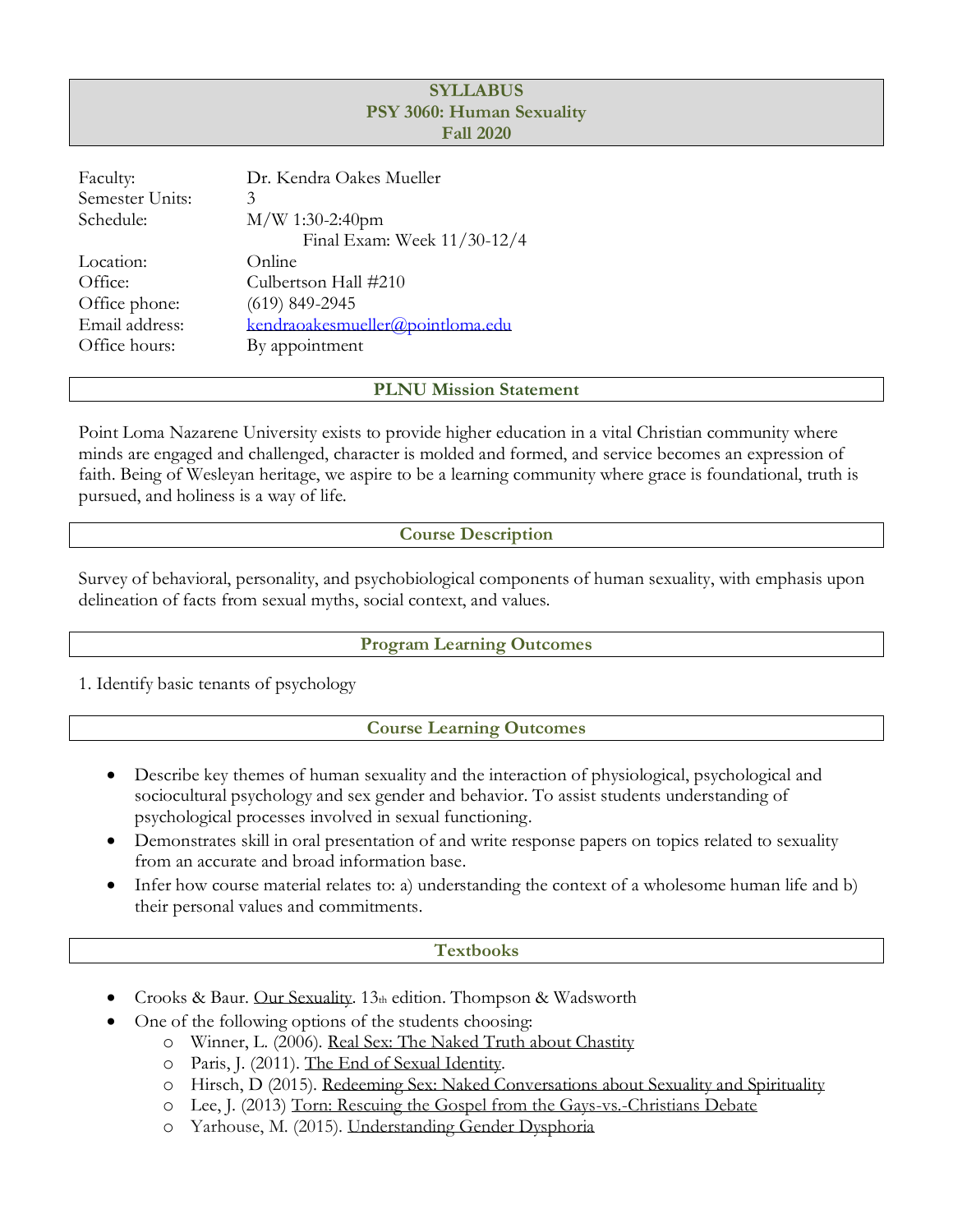## **Course Credit Hour Information**

In the interest of providing sufficient time to accomplish the stated Course Learning Outcomes, this class meets the PLNU credit hour policy for a 3 unit class delivered over 15 weeks. It is anticipated that students will spend a minimum of 37.5 participation hours per credit hour on their coursework. For this course, students will spend an estimated 115 total hours meeting the course learning outcomes. The time estimations are provided in the Canvas modules.

#### **Attendance**

Regular and punctual attendance at all **synchronous** class sessions is considered essential to optimum academic achievement. If the student is absent for more than 10 percent of class sessions (virtual or face-toface), the faculty member will issue a written warning of de-enrollment. If the absences exceed 20 percent, the student may be de-enrolled without notice until the university drop date or, after that date, receive the appropriate grade for their work and participation. In some courses, a portion of the credit hour content will be delivered **asynchronously** and attendance will be determined by submitting the assignments by the posted due dates. See [Academic Policies](https://catalog.pointloma.edu/content.php?catoid=46&navoid=2650#Class_Attendance) in the Undergraduate Academic Catalog. If absences exceed these limits but are due to university excused health issues, an exception will be granted.

## **I. Grading**

A minimum of 50% is needed to pass the course. The final grade will be computed on the following basis:

- 1. 40% Exams (5) (lowest exam will be dropped)
- 2. 25% Lecture response questions (lowest 3 scores will be dropped)
- 3. 10% Attendance and Participation (lowest 3 scores will be dropped)
- 4. 5% Quizzes
- 5. 10% Book Review
- 6. 10% Final Exam

Point Loma Nazarene University: Psychology Department, Academic Guides

# **DEPARTMENT FACULTY NORMAL CURVE GUIDES**

| Z Score                   |           |           | Percentage Score |              |
|---------------------------|-----------|-----------|------------------|--------------|
| А                         | 1.33      | $A =$     | 93-100%          | Total points |
| $A-$                      |           |           | 90-92%           |              |
| $B+$                      | 0.67      | $B +$     | 88-89%           |              |
| B                         | 0.33      | Β         | 84-87%           |              |
| $B-$                      | $\Omega$  | $\rm B$ - | 80-83%           |              |
| $C+$                      | $-0.33$   | $C +$     | 77-79%           |              |
| $\mathsf C$               | $-1$      | C         | 70-76%           |              |
| $\overline{C}$            | $-1.33$   |           | 65-69%           |              |
| $\overline{D+}$           | $-1.67$   | $D +$     | $62 - 64%$       |              |
| D                         | $-2$      | D         | 55-61%           |              |
| $\overline{D}$            | $-2.33$   |           | 50-54%           |              |
| $\boldsymbol{\mathrm{F}}$ | $< -2.33$ | F         | 49%              | or below     |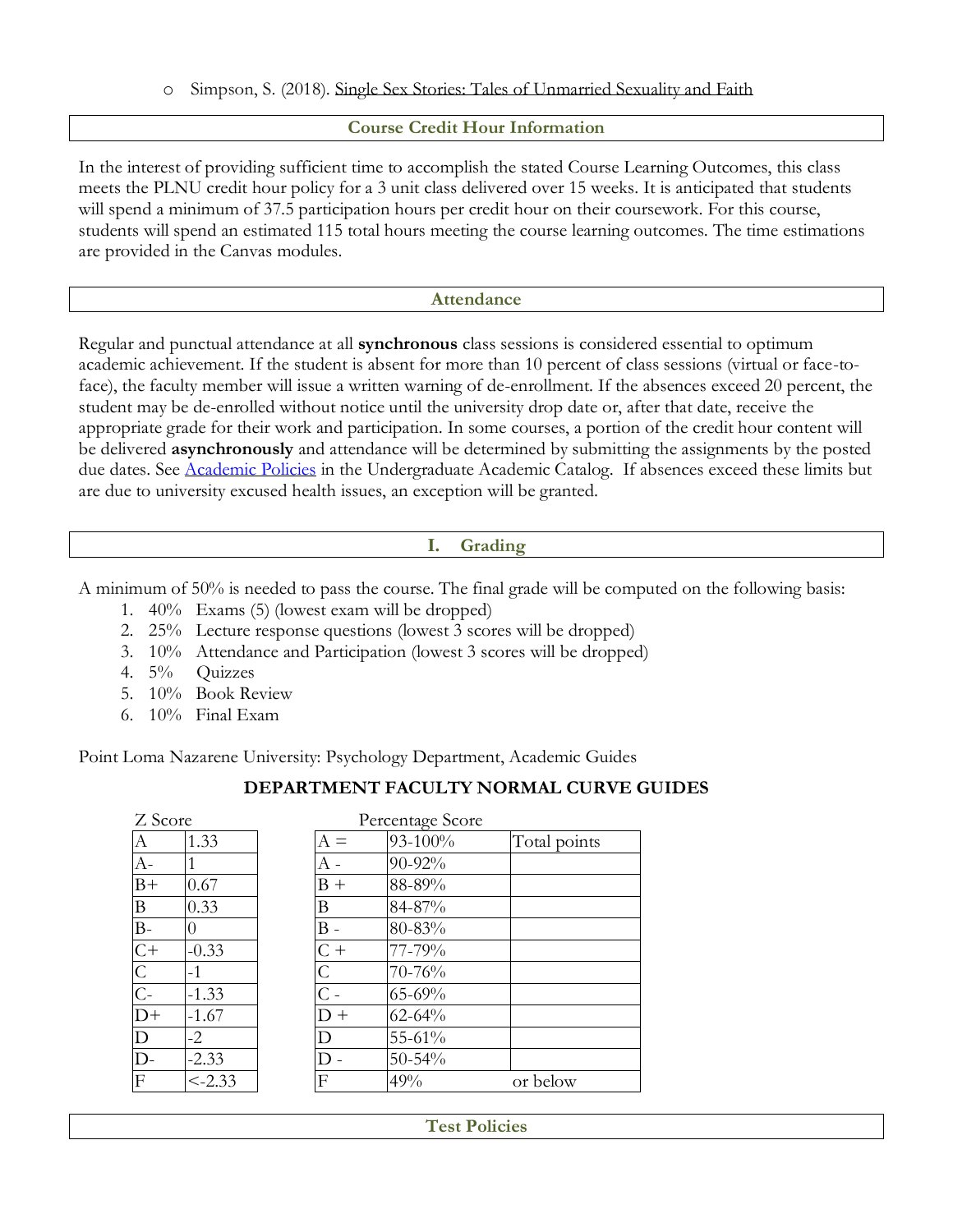If a student cannot take a test due to any circumstances the student needs to notify the professor prior to the examination (in person or by phone/email). Any missed exam will result in a **5% deduction** taken from the final grade of that exam (whether taken early or late).

#### **Assignments**

# **Lecture Response Questions**

For each class period, you will have lecture content to view prior to class. With the links to the videos for the lecture content are response questions for you to answer. Some of the questions are listed in the assignment, while others are embedded within the videos themselves. You will be graded on a) whether you answered/addressed all of the questions asked, and b) level of effort/engagement displayed in your responses.

# **Book Review**

You will choose to read **one** of the books listed above in the course materials. You will complete a minimum 3-pg review of the book. This review should demonstrate that you have completed the reading, and communicate your personal thoughts on the issues addressed in the book. Your reflection paper should be typed, and double-spaced using **1 inch margins 12-point font size in Times New Roman** Papers will be submitted through canvas.

# **Online quizzes**

You will be given an online quiz for each chapter of the book which will be comprised of 5 questions pulled from a test bank. You can take the quizzes as many times as you would like, but each time the questions will be pulled randomly from the test bank. You highest score on a quiz will be kept as your final score.

# **Late Policy**

Any missed or late assignments will result in a **5% deduction** taken from the final grade of that exam or assignment. These deductions occur one time for each exam or assignment and are not cumulative by length of time. All late or missed work must be turned in by the last week of class (**Friday by 11:59pm**), prior to final exams to receive credit.

## **State Authorization**

State authorization is a formal determination by a state that Point Loma Nazarene University is approved to conduct activities regulated by that state. In certain states outside California, Point Loma Nazarene University is not authorized to enroll online (distance education) students. If a student moves to another state after admission to the program and/or enrollment in an online course, continuation within the program and/or course will depend on whether Point Loma Nazarene University is authorized to offer distance education courses in that state. It is the student's responsibility to notify the institution of any change in his or her physical location. Refer to the map on [State Authorization](https://www.pointloma.edu/offices/office-institutional-effectiveness-research/disclosures) to view which states allow online (distance education) outside of California.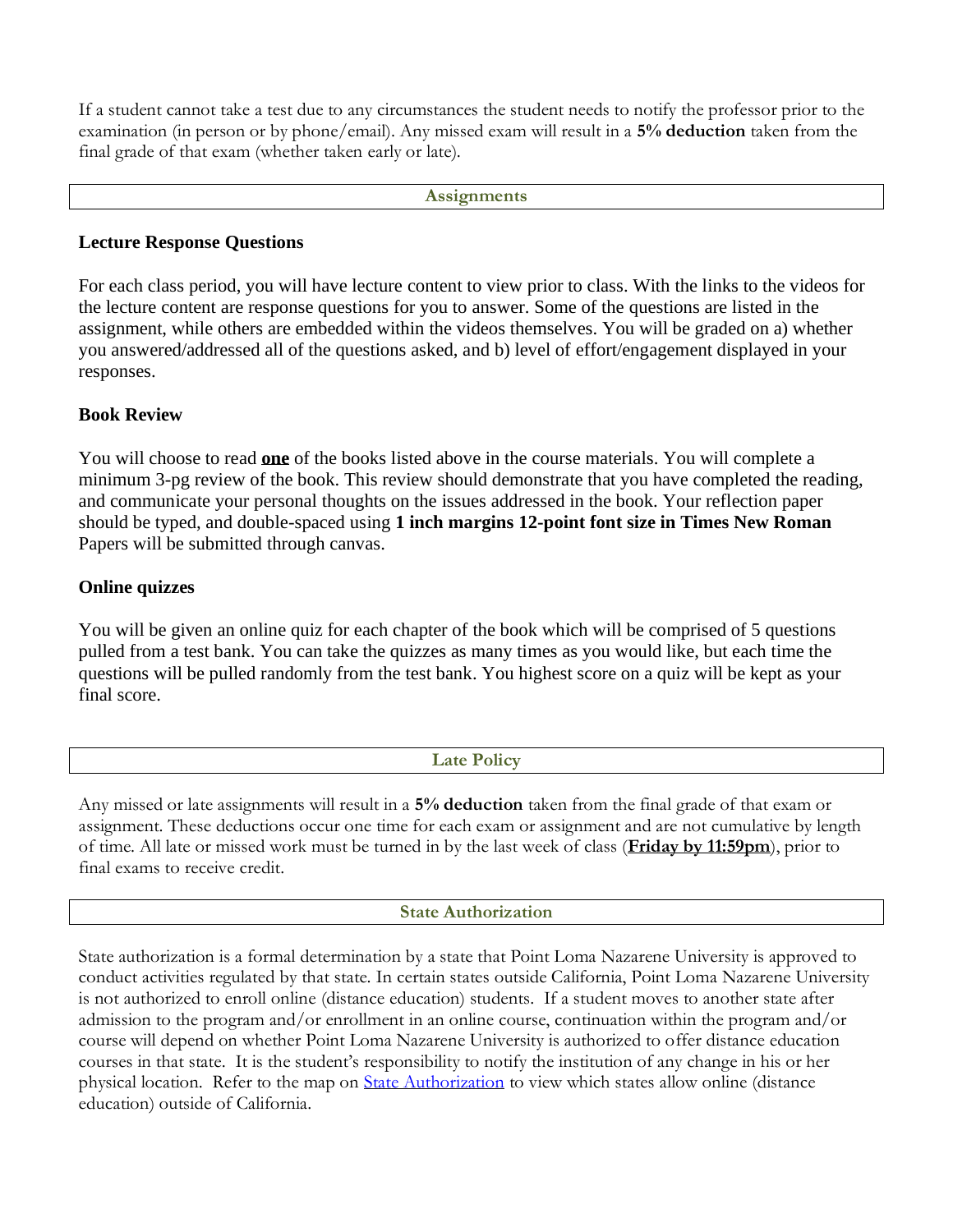## **Use of Technology**

In order to be successful in the online environment, you'll need to meet the minimum technology and system requirements; please refer to the *[Technology and System Requirements](https://help.pointloma.edu/TDClient/1808/Portal/KB/ArticleDet?ID=108349)* information. Additionally, students are required to have headphone speakers compatible with their computer available to use. If a student is in need of technological resources please contact [student-tech-request@pointloma.edu.](mailto:student-tech-request@pointloma.edu)

Problems with technology do not relieve you of the responsibility of participating, turning in your assignments, or completing your class work.

#### **Academic Accommodations**

While all students are expected to meet the minimum standards for completion of this course as established by the instructor, students with disabilities may require academic adjustments, modifications or auxiliary aids/services. At Point Loma Nazarene University (PLNU), these students are requested to register with the Disability Resource Center (DRC), located in the Bond Academic Center [\(DRC@pointloma.edu](mailto:DRC@pointloma.edu) or 619-849-2486). The DRC's policies and procedures for assisting such students in the development of an appropriate academic adjustment plan (AP) allows PLNU to comply with Section 504 of the Rehabilitation Act and the Americans with Disabilities Act. Section 504 prohibits discrimination against students with special needs and guarantees all qualified students equal access to and benefits of PLNU programs and activities. After the student files the required documentation, the DRC, in conjunction with the student, will develop an AP to meet that student's specific learning needs. The DRC will thereafter email the student's AP to all faculty who teach courses in which the student is enrolled each semester. The AP must be implemented in all such courses.

If students do not wish to avail themselves of some or all of the elements of their AP in a particular course, it is the responsibility of those students to notify their professor in that course. PLNU highly recommends that DRC students speak with their professors during the first two weeks of each semester about the applicability of their AP in that particular course and/or if they do not desire to take advantage of some or all of the elements of their AP in that course.

#### **Academic Dishonesty**

Students should demonstrate academic honesty by doing original work and by giving appropriate credit to the ideas of others. As stated in the university catalog, "Academic dishonesty is the act of presenting information, ideas, and/or concepts as one's own when in reality they are the results of another person's creativity and effort. Such acts include plagiarism, copying of class assignments, and copying or other fraudulent behavior on examinations. A faculty member who believes a situation involving academic dishonesty has been detected may assign a failing grade for a) that particular assignment or examination, and/or b) the course." See [Academic Policies](http://www.pointloma.edu/experience/academics/catalogs/undergraduate-catalog/point-loma-education/academic-policies) in the undergrad student catalog.

#### **Copyright Policy**

Point Loma Nazarene University, as a non-profit educational institution, is entitled by law to use materials protected by the US Copyright Act for classroom education. Any use of those materials outside the class may violate the law.

#### **FERPA Policy**

In compliance with federal law, neither PLNU student ID nor social security number should be used in publically posted grades or returned sets of assignments without student written permission. This class will